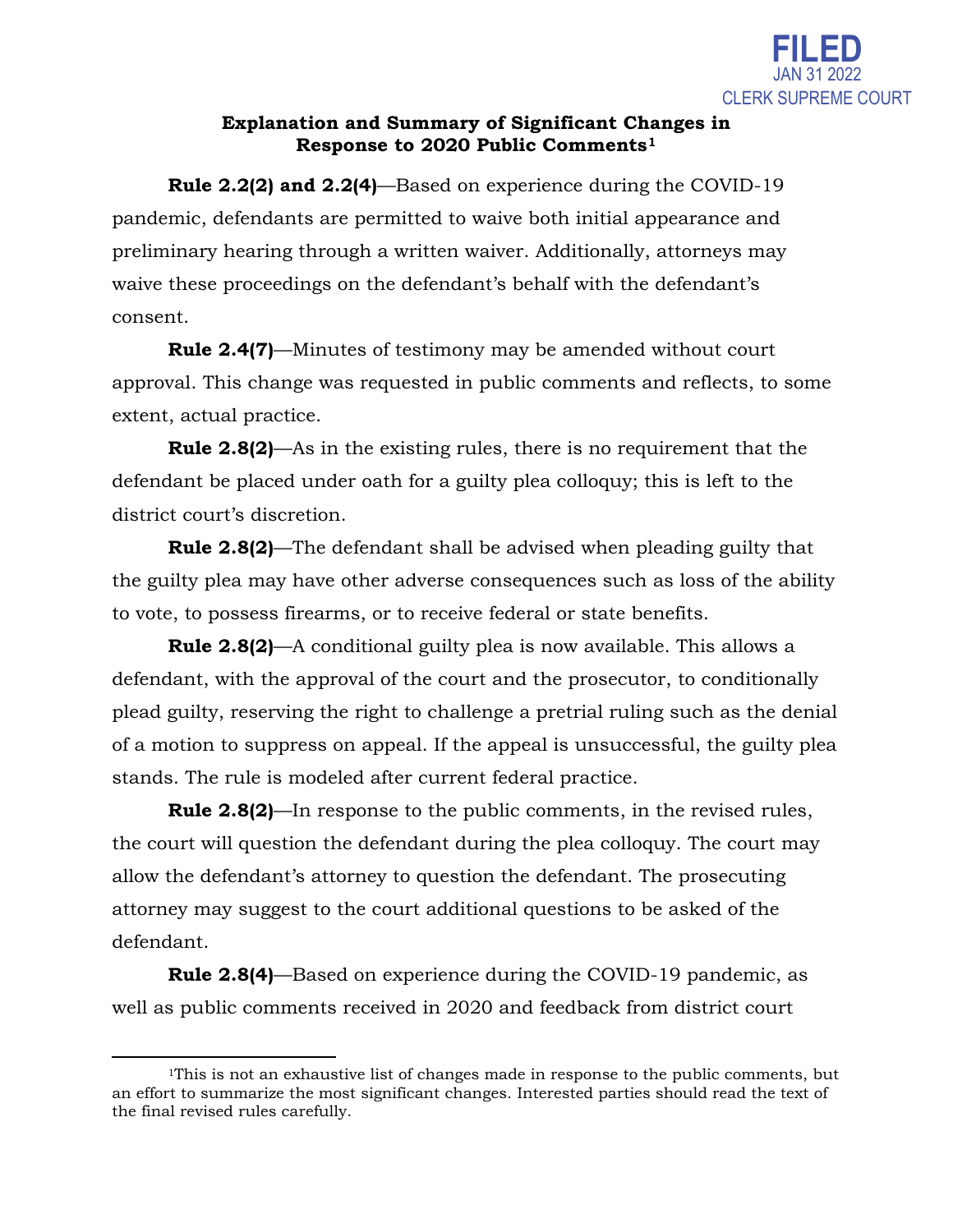judges, written guilty pleas are permitted for nonforcible class "D" felonies, in addition to misdemeanors, and a new guilty plea form has been created.

**Rule 2.11(7)**—The motion for bill of particulars, which was part of the existing rules, has been restored in the revised rules as requested in public comments.

**Rule 2.11(12)**—Based on public comments, the rule regarding notice of affirmative defenses have been limited to notice for the affirmative defenses of intoxication, entrapment, justification, necessity, duress, mistake, or prescription drugs.

**Rule 2.15(3)**—Based on public comments, a provision has been added allowing the defendant to apply to the court—with notice to the prosecution for issuance of a pretrial subpoena. Issuance of any subpoena will be under the regulation and control of the district court with participation by all parties. Potential grounds for objecting to the issuance of the subpoena are also listed. The rule includes provisions requiring disclosure, on request, to the prosecution and any codefendants of materials obtained by the defendant with the subpoena.

**Rule 2.15(3)**—Based on public comments, the defendant may also seek a preservation order for evidence from the district court with notice to the prosecution.

**Rule 2.23(2)**—Based on experience during the COVID-19 pandemic, and to be consistent with the change to rule 2.8(4), a provision was added allowing, with court approval, the parties to submit a written sentencing agreement in place of in-person sentencing for misdemeanors and nonforcible class "D" felonies.

**Rule 2.27(1)**—Based on public comment and experience during the COVID-19 pandemic, a provision was added allowing defendants to appear at pretrial proceedings by video. In addition, sentencing may be by video with the consent of all parties. The defendant must be personally present for trial, including trial of serious and aggravated misdemeanors.

2